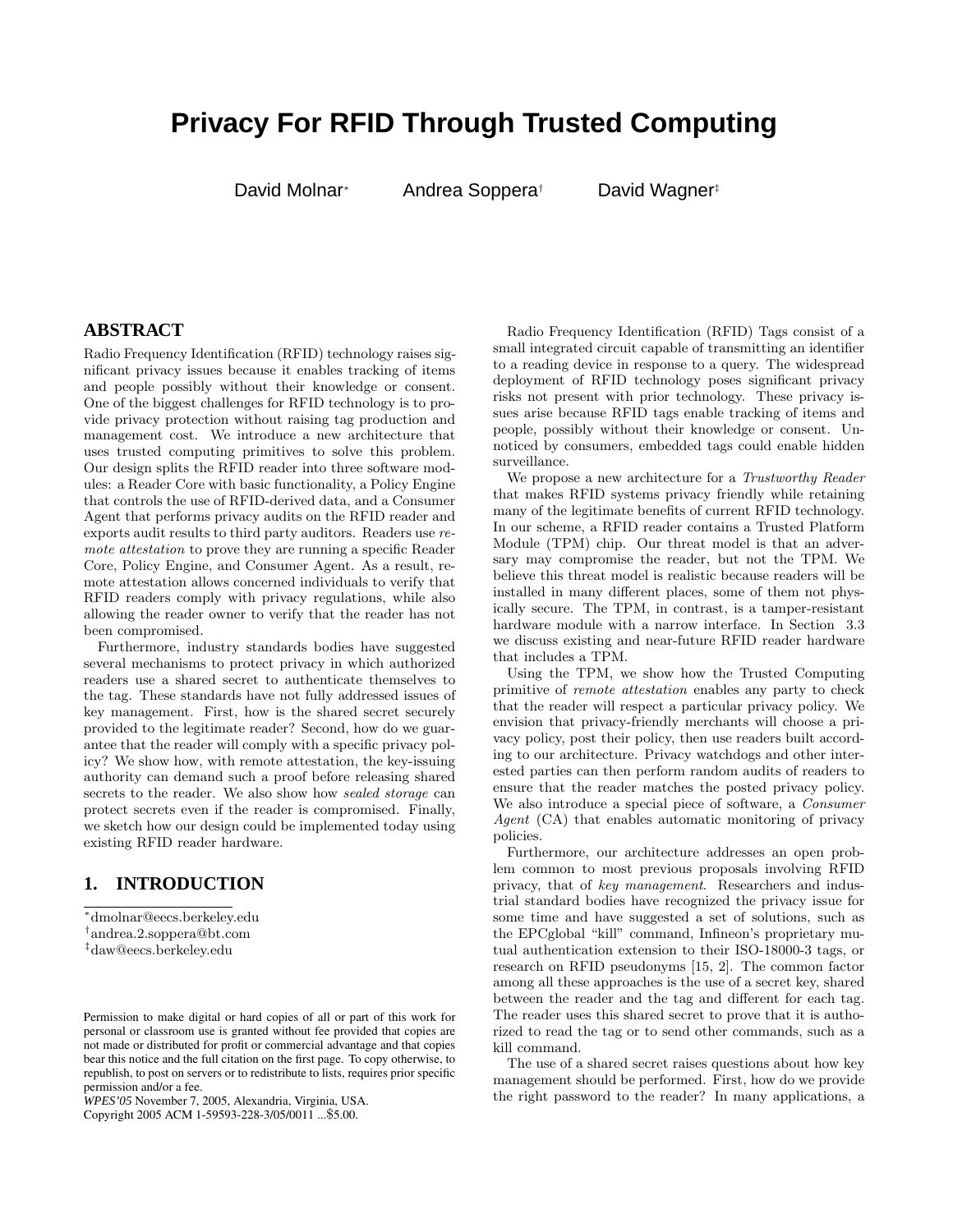

Figure 1: Block Diagram for a Trusted RFID Reader.

large number of tags will pass in front of a reader in a small amount of time, so any scheme must scale. Second, how do we determine which readers should be authorized? For instance, can we guarantee that the reader will comply with a specific privacy policy? From a consumer point of view, this would be very valuable. In a world of hidden tags, we would like to create a mechanism for accountability that enables us to verify the usage of specific privacy policies.

In practice, we expect it will be important to support offline readers. If we could be sure that every reader would have a low-latency high-reliability connection to some central key-issuing authority (a Trusted Center), then readers could obtain secrets from this center as they are needed. This does not work for offline readers, because readers have to contact the Trusted Center for every transaction. While there is precedent for such a thing in credit card transaction processing, we would like to do better. Therefore, we seek solutions that will work even when readers are mostly or wholly offline.

In the following section, we outline our design for a trusted RFID reader. We describe a way to split the reader software to allow for maximum flexibility in changing privacy policies on the fly, while also allowing for automatic auditing capability. We show examples of privacy policies that can be supported by our architecture. Finally, we show how Trusted Computing primitives can be used to remotely audit the privacy and security guarantees provided by our trusted RFID reader.

#### **2. DESIGN**

#### **2.1 Splitting the Reader**

In this section, we briefly outline the trusted reader architecture details (see Figure 1). We split the reader into three parts: a Reader Core, a Policy Engine, and a Consumer Agent.

Reader Core (RC) The Reader Core contains the operating system, radio interface, network capability, and other parts of the basic functionality of the RFID reader. The Reader Core must interface with the Trusted Platform Module to ensure that the TPM reflects the configuration of the machine at all times. A trusted root runs as part of the Reader Core and monitors everything that is launched on the reader. We assume that applications, such as the reader business logic, cannot modify the Reader Core and that the TPM is not compromised by the Reader Core. Recent work in this area includes the Enforcer system of Smith et al. [12] and the Trusted Computing Linux initiative of IBM [7]. We note that the business logic of the RFID reader is not part of the Reader Core; this logic can be updated at will, so long as the Reader Core can still guarantee the privacy properties we need.

Policy Engine (PE) The Policy Engine is a software module that enables the Trusted Reader to operate in a privacyfriendly manner. The Policy Engine is responsible for two main components. First, it has a machine-readable policy file that determines which tags an RFID reader is permitted to scan and the permitted uses of the resulting data. Second, the Policy Engine controls tag-reader secrets. For example, if a secret is needed to decrypt an RFID pseudonym or authenticate to an RFID tag, the Policy Engine will provide this secret to the Reader Core. We place the secrets in the Policy Engine to allow for the Policy Engine to be updated or migrated from reader to reader without needing to change the Reader Core.

Consumer Agent (CA) The Consumer Agent introduces a means for organizations and individuals to actively monitor and enforce privacy policies. This control is exerted by a Consumer Agent on a Trusted Reader that runs a trusted Reader Core and Policy Engine. The Consumer Agent interacts dynamically with the Reader Core and Policy Engine. In particular, it logs reading operations that have been performed or denied. Policy details and the reading log can then be reported to remote privacy auditors, such as consumer organizations, at regular intervals or on demand. Again, if the configuration of the system is compromised the Consumer Agent will report it, or even halt the operation of the reader. The owner of the RFID reader can also use remote attestation to verify that a particular Consumer Agent is running; this allows the set of Consumer Agents to be limited to those mutually acceptable to privacy auditors and the reader owner. We can even update the Consumer Agent on the fly as audit requirements change.

Our motivation for this split of the reader is to limit the amount of human audit required for each change in privacy policy. Because the trusted core is long-lived, we can afford to have human audit of the core, obtaining assurance that it will limit RFID secrets only to those uses specified in the policy file. In contrast, the machine readability of the policy file allows policies to be updated and readers retasked with new policies.

Our vision is that the Consumer Agent transforms privacy audits from an expensive, periodic process to a continuous, relatively cheap process. With the Consumer Agent, compliance monitoring is continuous and automated. While we expect that not all parts of a privacy audit can be mechanized in this way, we believe that many can be, including the policies we discuss in the next section. Therefore our architecture will lower the barrier to conducting a privacy audit, directly affecting an organization's cost for compliance. In particular, small organizations that do not have the infrastructure for a full privacy-audit may use a simple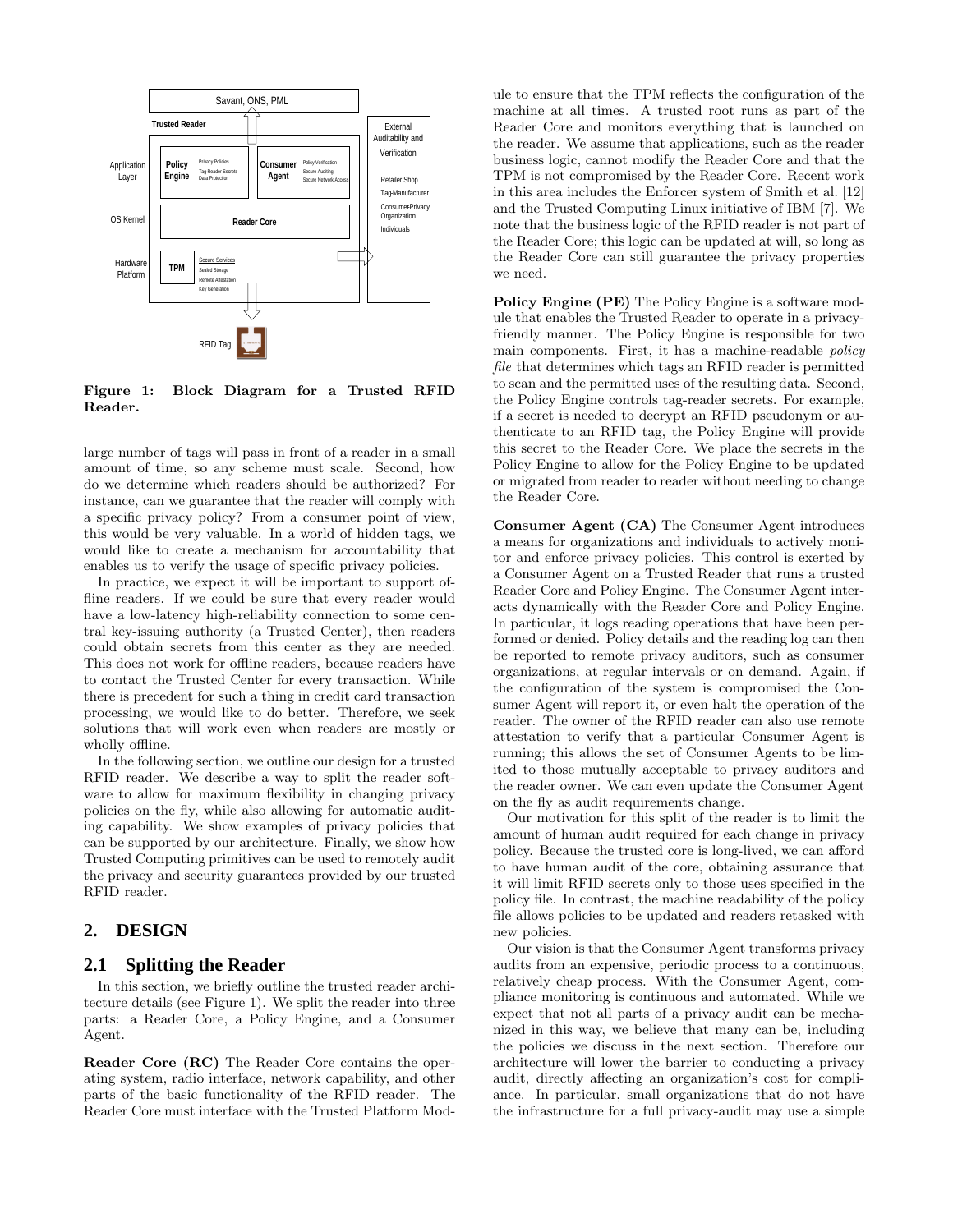off-the-shelf Consumer Agent that implements one of a set of standard policies.

### **2.2 Possible Policies**

We sketch some possible privacy policies that can be enforced by our architecture. This is not an exhaustive list; it merely illustrates the kind of policies that might be implemented and checked by a trusted RFID reader. Some of these policies might be embodied in off-the-shelf Consumer Agents for the use of small organizations.

- Do not retain any data on read tags for more than 5 minutes after the last known reading.
- If there is a "soft blocker" tag present, do not read any tags covered by the soft blocker [9].
- If the tag has a "privacy bit" set, do not retain any readings from that tag.
- Only retain data on tags in a certain set S (e.g. tags owned by the store, possibly specified by a common prefix or manufacturer ID).

Do not retain any data on tags in a certain set S.

- Information about tags never leaves the reader in cleartext; such information is always encrypted with a specific public key before being exported.
- The history of tags is anonymized: no timestamp is associated with each tag reading and the log is shuffled before being exported.

In general, any policy that specifies reader behavior can, in principle be supported by our architecture. Again, the Consumer Agent can perform continuous auditing of this policy and transmit its audit results to authorized third party auditors at regular intervals. For a concrete example, consider a retail store. At point of sale, the retail store can rewrite the RFID tag identifier to set a "privacy bit," as suggested by Juels [8]. Then the privacy policy of compliant readers will prevent them from retaining readings from tags with the privacy bit set.

### **2.3 Limiting Secrets to Compliant Readers**

We now show how trusted computing can limit secrets to RFID readers that will enforce a specific privacy policy. Our technical tool is remote attestation, a trusted computing primitive that enables a machine to prove to a remote party that it is running a particular configuration. In remote attestation, the Trusted Platform Module signs a list of hashes of software and configuration files currently run on the computer [5]. In our case, this is a hash of the Reader Core, a hash of the Policy Engine, a hash of the current policy file, and a hash of the Consumer Agent. This can be sent to the Trusted Center, which can then determine if the configuration is allowed to use a set of secrets or not.

#### **2.4 Reader Compromise**

We assume that the adversary may compromise a reader at any time. This is because the reader may be under the control of untrusted parties. For example, a shop owner has physical posession of the RFID reader, but customers may not want to trust the shop owner. Furthermore, as RFID takes off, there will be tens of thousands of RFID readers

deployed in many different locations, some of which may not be physically secure. We do not want a single compromised reader to reveal all secrets or all privacy sensitive data.

Consequently, it is not enough to limit secrets to RFID readers that are running the correct Reader Core, Policy Engine, and Consumer Agent at time of attestation. We need some method for protecting these secrets after they have been provisioned to the reader. Here we use the trusted computing primitive of sealed storage. Sealed storage is storage encrypted with a key managed by the TPM; the TPM will decrypt this storage only for a certain configuration of the machine. In our case, this configuration is the Core, Engine, and Agent authorized to use these RFID secrets. Therefore, if the configuration changes later, such as through adversary compromise, the TPM will deny access to the key and hence access to the sealed storage.

### **3. PRACTICAL CONSIDERATIONS**

#### **3.1 Reader Core**

The Reader Core is responsible for three main security tasks. First, it must interface with the Trusted Platform Module. Second, it must ensure that RFID secrets are used only as specified by the Policy Engine. Third, it must allow the Consumer Agent to carry out its auditing duties. We expect that these requirements will be verified by hand audit in the short term; automatically verifying them would be an interesting area for future research.

#### **3.2 Policy Engine and Consumer Agent**

Building a fully general Policy Engine and Consumer Agent for RFID secrets is likely to be difficult. First implementations, however, can fix a single application and "hard-code" a policy for that application. We expect that after the first few such applications, it will become more clear what features need to be supported by a policy language.

#### **3.3 Building It Today**

All of the elements of this architecture are easily achievable with existing products. In fact, these ideas could be implemented today, using only RFID readers and tags that are already shipping. The ThingMagic Mercury 4 uses the XScale2 processor family; the XScale2 includes a TPM chip. This reader runs Linux and has a software defined radio compatible with a wide range of tags. The trusted core could be built on top of a TPM-aware Linux kernel, such as Enforcer [12] or IBM's Trusted Computing Linux. We can then install, in sequence, the PE and CA software modules via the TPM endorsement key.

When a tag arrives in the proximity of the reader, a request to read secrets is sent to the PE module. This request is forwarded to the TPM, which verifies that the reader core is still valid. The TPM then sends back this data to the trusted root and the PE is executed. A similar process is performed for the CA module; the only difference is that a log is created for each reading operation and the information can be distributed to remote third parties. As noted, an initial implementation could hard-code the desired privacy policy. While significant engineering challenges remain before this can become a shipping product, there are no technology barriers: the main pieces are all available today.